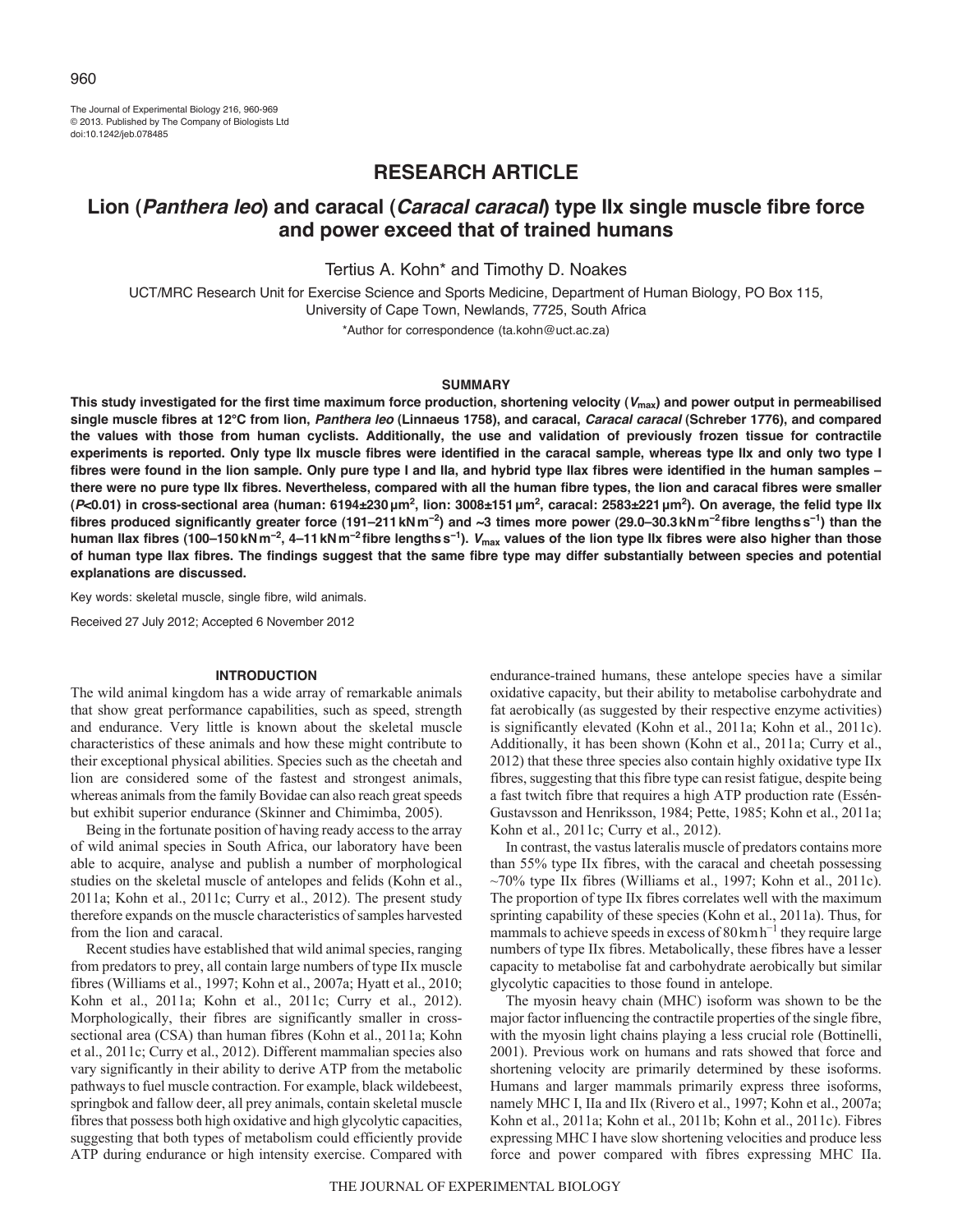Similarly, fibres containing the MHC IIx isoform contract more rapidly and produce more force and power than type I and IIa fibres (Bottinelli, 2001).

Only a handful of laboratories across the world have studied the contractile properties of individual single fibres from a few species. From these analyses, it would appear that the same fibre type from different species may possess different contractile properties. For example, force production and unloaded shortening velocity at 12°C of type I, IIa and IIx fibres from cat, rat and dog were found to be higher than those from humans (Bottinelli et al., 1994; Bottinelli, 2001; D'Antona et al., 2006; Toniolo et al., 2007; Toniolo et al., 2008). However, very little is known about the contractile properties of the muscle fibres of wild animal species. It is reasonable to presume that the great metabolic capacity for ATP supply of these athletic mammals is driven by a greater capacity to consume ATP as a result of a greater skeletal muscle fibre contractile capacity. The amount of absolute force a fibre can produce is directly proportional to its CSA (Woledge et al., 1985; Bottinelli, 2001; Krivickas et al., 2011). Thus, as the majority of morphological studies on the skeletal muscle of these wild animals have reported significantly smaller CSA of the fibres compared with that of humans, our hypothesis was that their fibres would produce less absolute force, but greater specific force.

Therefore, the aim of this study was to investigate the contractile properties of permeabilised single fibres from human, caracal and lion, and deduce whether differences exist in force, shortening velocity (*V*max) and power-generating capability between the same muscle fibres in these different animals.

# **MATERIALS AND METHODS Ethical approval**

Samples from the animals used in this study formed part of previously published work (Kohn et al., 2011c). The lion (Animal Use and Care Committee, University of Pretoria) and human subjects (Human Research Ethics Committee, University of Cape Town) formed part of earlier studies for which ethical approval was already obtained. The lion was killed at the Onderstepoort Veterinary Faculty, University of Pretoria, and muscle samples obtained within 10min post-mortem. The caracal carcass was donated to the authors, and the Departmental Research Committee (University of Cape Town) was informed about the intended research. This particular

animal was killed on a game farm by a dog in the early hours of the morning (between 04:00h and 07:00h), where temperatures averaged between 4 and 7°C. The researcher was fortunate to be stationed on the farm at that particular time and, once notified, samples were collected.

## **Sample collection and preparation**

Vastus lateralis muscle samples were collected post-mortem from one caracal and one lion, rapidly frozen in liquid nitrogen and stored at −87°C for less than 1month before single fibre preparation. Three human biopsies from the same muscle group were generously donated by A. N. Bosch (University of Cape Town) and were used for validation and comparative aspects of the study. These three biopsies were collected from three trained cyclists using the percutaneous biopsy technique (Bergstrom, 1962), rapidly frozen in liquid nitrogen and stored at −87°C.

## **Solutions for single fibre experiments**

The concentrations of the solutions were based on those reported previously (Pansarasa et al., 2009; Bottinelli et al., 1996; Widrick et al., 1996). Table1 lists the composition and concentrations of the skinning, relaxing, pre-activating and activating solutions. The free ions  $(Ca^{2+}, Mg^{2+}, etc.)$  were calculated using the software program developed by Dweck et al. (Dweck et al., 2005), based on the calculations reported by Fabiato and Fabiato (Fabiato and Fabiato, 1979). Stock solutions without creatine kinase were prepared, aliquoted and stored at −87°C until use. A pre-determined volume of a creatine kinase stock solution was added on the day of the experiments.

## **Single fibre preparation and experimental protocols**

The protocols explained below were based on those reported previously (Malisoux et al., 2006; Ottenheijm et al., 2011; Gilliver et al., 2009; Bottinelli et al., 1999). Muscle samples were rapidly thawed at 35°C in saline (pH7.4) for not longer than 1min. These samples were then placed in ice-cold skinning solution and cut into smaller longitudinal bundles, after which they were incubated in skinning solution for 24h at 4°C. The skinning solution was then replaced with fresh solution and the samples stored at −20°C until analyses were performed.

| Table 1. Summary of solution concentrations used for the single fibre experiments |  |  |  |
|-----------------------------------------------------------------------------------|--|--|--|
|                                                                                   |  |  |  |

|                                 |          | ັ                                           |                        |                        |  |  |
|---------------------------------|----------|---------------------------------------------|------------------------|------------------------|--|--|
|                                 | Skinning | Relaxing                                    | Pre-activating         | Activating             |  |  |
| Potassium propionate            | 150      |                                             |                        |                        |  |  |
| Glycerol                        | 50%      |                                             |                        |                        |  |  |
| KH <sub>2</sub> PO <sub>4</sub> | 5        |                                             |                        |                        |  |  |
| Magnesium acetate               | 5        |                                             |                        |                        |  |  |
| <b>EGTA</b>                     | 5        | 7                                           | 0.5                    | 7                      |  |  |
| CaCl <sub>2</sub>               |          | 0.02                                        |                        | 7.03                   |  |  |
| Imidazole                       |          | 20                                          | 20                     | 20                     |  |  |
| <b>ATP</b>                      | 3        | 5.1                                         | 5.1                    | 2.7                    |  |  |
| MgCl <sub>2</sub>               |          | 5.5                                         | 5.3                    | 5.3                    |  |  |
| Creatine                        |          | 14.5                                        | 14.5                   | 14.5                   |  |  |
| Creatine kinase                 |          |                                             | $200 \text{ U m}^{-1}$ | $200 \text{ U m}^{-1}$ |  |  |
| KCI                             |          | Amount added to raise ionic strength to 180 |                        |                        |  |  |
| Ionic strength                  |          | 180                                         | 180                    | 180                    |  |  |
| pH                              | 7.0      | 7.0                                         | 7.0                    | 7.0                    |  |  |
| pCa                             |          | 9.0                                         | 9.0                    | 4.5                    |  |  |
| pMg                             |          | 3.0                                         | 3.0                    | 3.0                    |  |  |
| pMg-ATP                         |          | 2.4                                         | 4.0                    | 2.4                    |  |  |

Values are in mmol  $\Gamma^1$ , unless otherwise indicated. Concentrations were based on those reported elsewhere (Bottinelli et al., 1996; Widrick et al., 1996; Pansarasa et al., 2009).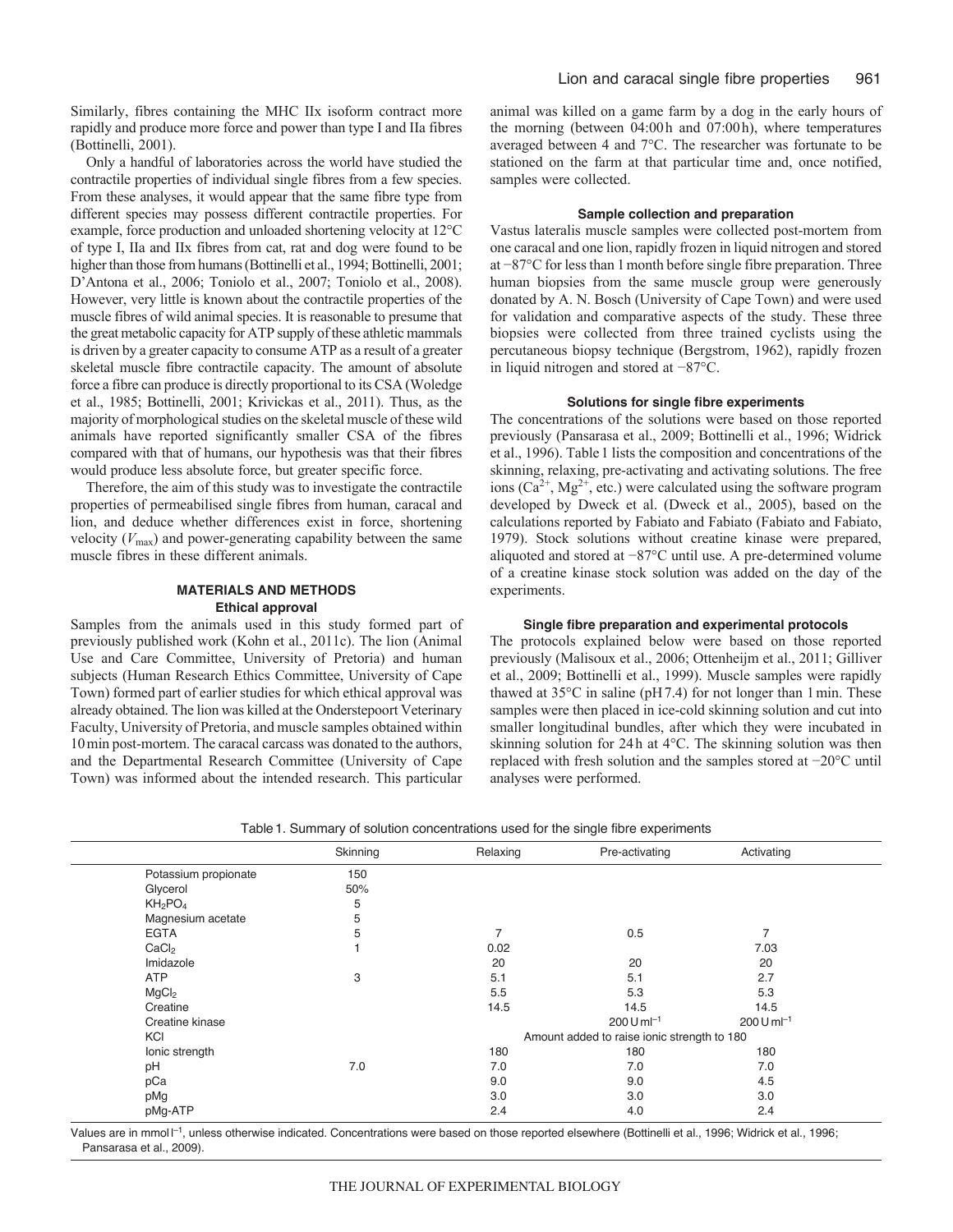

caracal and lion samples. Images were acquired before submersion of the fibre in activating solution. Scale bar, 50 μm. Note the large difference in diameter between the human and felid fibres.

Single muscle fibres were dissected under a stereomicroscope using fine stainless steel tweezers. The ends of the fibre were secured using aluminium clips. The integrity of each fibre was then determined by briefly investigating the striations of the fibre under a light microscope. Once satisfied, the fibre was then transferred to the single fibre apparatus (1400A, Aurora Scientific, Aurora, ON, Canada). The single fibre apparatus consists of a force transducer, motor lever arm and eight temperature-controlled baths. Hooks attached to the force transducer and lever arm allow the single fibre to be attached using the clips. Once attached, the fibre always remained stationary with only the baths moving up/down and forward/backward. The single fibre unit was mounted on an inverted microscope (Olympus, Tokyo, Japan) fitted with a 5megapixel precalibrated digital camera (AxioCam, Carl Zeiss, Jena, Germany) to assist in fibre dimension measurements (Fig. 1). Fibre length, diameter and sarcomere spacing were measured using still photographs. Fibre length averaged between 1.9 and 2.4mm, whereas sarcomere spacing was set between 2.4 and 2.6μm. The latter was based on optimal values reported by a meta-analysis of sarcomere lengths from human and cat skeletal muscle (Burkholder and Lieber, 2001). A minimum of five measurements across the length of each fibre was performed and averaged. Fibre diameter was then corrected by 20% for swelling before calculation of fibre CSA (Godt and Maughan, 1977). CSA was determined from the diameter of the fibre, assuming that fibres have a circular shape, using the equation  $\pi$  [(0.8×fibre diameter)/2]<sup>2</sup>, where 0.8 is to correct for fibre swelling.

During all the contraction experiments, force and length were recorded at 20Hz until the cessation of the test protocol. The fibre was allowed to equilibrate in the relaxing solution for  $\sim$ 1 min. During this time the temperature of the baths was decreased to 12°C. The fibre was then incubated in the second bath containing the preactivating solution for 30s, after which it was moved to the bath containing the activating solution. The fibre was allowed to contract until a plateau in force was reached, and then rapidly moved back to the relaxing solution until the force decreased to zero (Fig.2A). This protocol was repeated to ascertain fibre integrity and whether the maximum force was repeatable.



Fig. 2. (A) Maximum absolute force production curve of a human type IIax fibre. After submerging the fibre in activating solution (pCa 4.50), the fibre was allowed to contract isometrically until a clear plateau in force was reached. Once achieved, the fibre was transferred back to relaxing solution. (B)Force–length traces of the same maximally activated muscle fibre. After attaining maximum force, the lever motor was controlled by the software to shorten the length of the fibre (right axis) to yield a predetermined percentage of absolute maximum force isotonically (force clamp, left axis). For this fibre, the series of force clamps corresponded to 81%, 57% and 33% of absolute maximum force, each lasting 150 ms. After the last force clamp, the fibre was briefly shortened for 2 ms to 50% of its initial length, and rapidly re-stretched back to its original length. Two to three force clamp series followed, each series consisting of different percentages of maximum force. Once all the series were completed, the fibre was returned to the relaxing solution.

After the maximum contractile force experiments, the absolute maximum force (in mN) was entered into the software program. The fibre was then subjected to the same series of bath moves (relaxing solution, 30s pre-activating solution followed by submersion in activating solution) to attain maximum force. After maximum force was achieved in the activating solution, the fibre was subjected to four series of force clamps, each series comprising three isotonic force clamps, each force clamp lasting for 150ms (refer to Fig.2B) to produce the force–velocity curve for each fibre.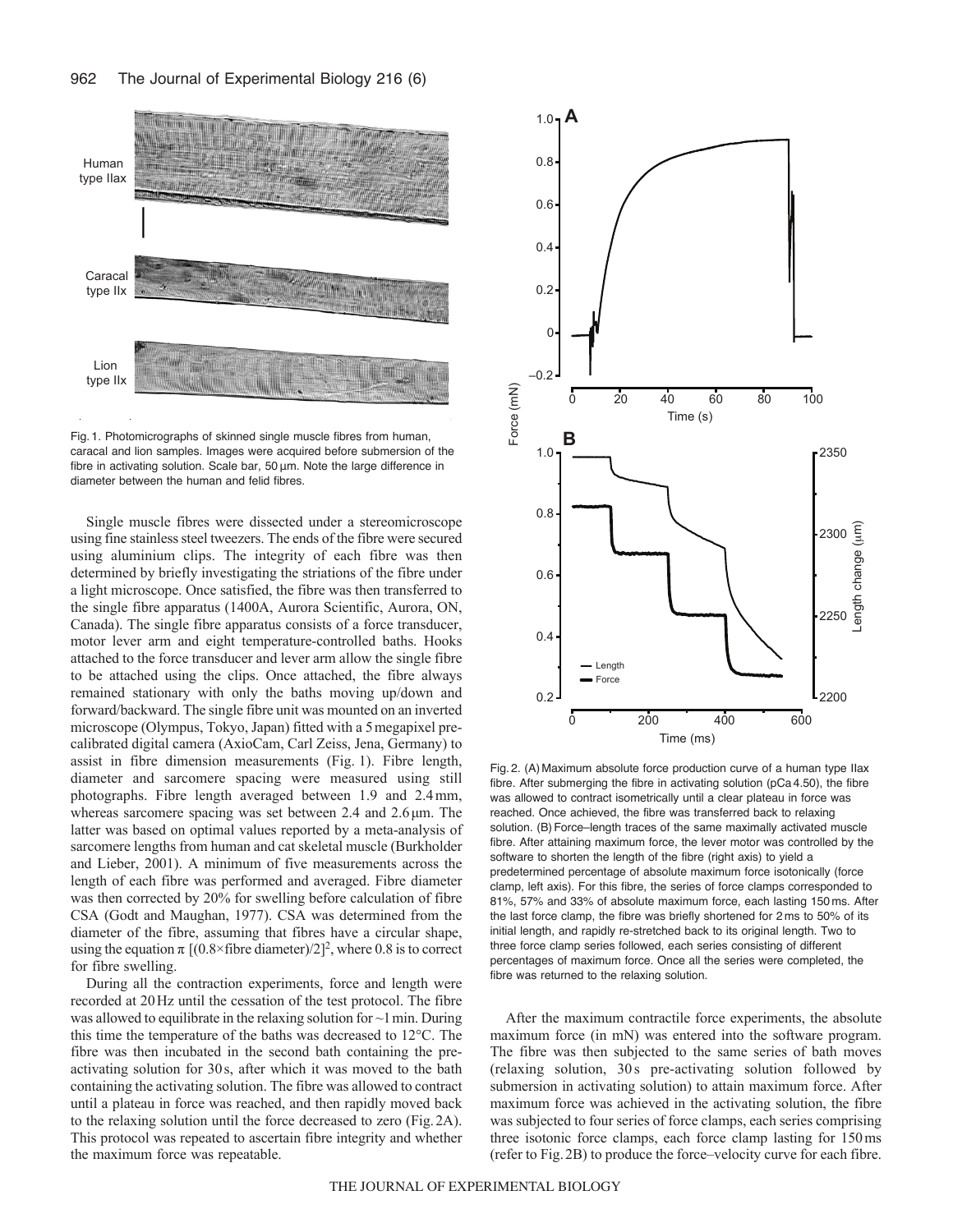For example, in Fig.2B, the first force clamp series was held constant at 81% of the maximum absolute force. This was achieved by control of the motor to which the fibre was attached, allowing the fibre to continually shorten at a pace determined by its own ability *via* continuous feedback from the force transducer (thus reducing the length readout) in real time. After 150ms of the fibre shortening against this constant load (i.e. 81% of maximum force), the motor allowed the fibre to shorten to the next pre-programmed isotonic load (e.g. 57% of maximum force), and the process and data recording was repeated. Once the last load in the series (e.g. 33% of maximum force) was completed, the fibre was subjected to a 2ms shortening to 50% of its original fibre length, after which it was immediately re-stretched within 1ms to its original length whilst in activating solution. This method of re-stretching the fibre whilst it is still submerged in activating solution aids in preserving the fibre and sarcomere integrity when subjected to the next series of contractions and re-stretches (Brenner, 1983; Gilliver et al., 2009). The researcher ensured that the force returned to maximum, whereafter the second series containing three different preprogrammed force clamp loads was initiated. A third and fourth series of force clamps was also performed, bringing the total number of isotonic loads to 12. Time, force and length were recorded at 1000Hz.

## **Fibre typing of single fibres**

After the contractility tests, the clips were removed and the fibre transferred to 100μl solution containing 5% β-mercaptoethanol, 2.5% SDS, 10% glycerol,  $62.5 \text{ mmol}^{-1}$  Tris, pH6.8, and 0.1% Bromophenol Blue. The samples were heated to 95°C for 5min and used to determine the MHC isoform content by electrophoresis (18×16cm, SE 600 system, Hoefer, Holliston, MA, USA). The electrophoresis protocol was based on that previously published (Talmadge and Roy, 1993) and subsequently modified (Kohn and Myburgh, 2006). The separating gel contained 7% acrylamide (ratio of 50 acrylamide:1 bis-acrylamide), 30% glycerol, 0.2 mol<sup>1-1</sup> Tris buffer, pH 8.80, 0.1 mol<sup>1-1</sup> glycine and 0.4% SDS. The stacking gel contained 4% acrylamide (50:1), 30% glycerol, 70 mmol<sup>1-1</sup> Tris buffer, pH6.80, 0.4% SDS and  $4$ mmol<sup>1-1</sup> EDTA. Polymerisation was initiated using ammonium persulphate and TEMED. An approximately 25μl sample was loaded into each well. A loading control for each species containing all three MHC isoforms was included in each electrophoretic run to ensure accurate identification of the separated bands. The outer running (anode) buffer contained  $50$  mmol<sup>1-1</sup> Tris,  $75$  mmol<sup>1-1</sup> glycine and 0.05% SDS, whereas the inner running (cathode) buffer contained twice the concentrations mentioned above. Prior to the electrophoretic run, 0.12% βmercaptoethanol was added to the inner running buffer (Kohn and Myburgh, 2006). Gels were run for 4h at a constant 70V, whereafter the voltage was increased to 275V and electrophoresis was carried out for an additional 20h. The gels were subsequently silver stained, scanned and the fibre type of each individual fibre determined using the loaded control as reference.

## **Single fibre inclusion criteria**

Fibres were rejected for the following reasons: (i) visual sarcomere disarray and non-uniformity across the length of the fibre, (ii) not achieving at least 90% of maximum force after the second contraction effort and (iii) force dropped below 80% during the force-clamp protocol.

#### **Analyses of single fibre data**

Maximum force of each single fibre was derived from the plateau, averaging the last 1s at maximum contraction. Force was corrected where the initial start of contraction was less or greater than 0mN. The same correction was applied for the force clamp protocol. To determine the velocity of shortening for each force clamp, the slope was determined over the last 50ms of the linear part of the change in length. This yielded 12 velocity points for the 12 force-clamp loads performed. Each velocity point was normalised to the initial sarcomere and fibre length and expressed as fibre lengths  $(FL)s^{-1}$ (Woledge et al., 1985). Velocity and force (expressed as a percentage of the maximum force) were plotted and the hyperbolic Hill equation  $(P+a)(V+b)=(P_0+a)b$  was fitted to the data using a leastsquare regression analysis (GraphPad Prism for Mac version 5.0c, GraphPad Software, La Jolla, CA, USA), where **P** is force, *V* is shortening velocity,  $P_0$  is maximum isometric force attained before the initiation of the force clamp, and *a* and *b* are constants (Hill, 1938).  $V_{\text{max}}$  of each fibre was calculated by extrapolating the data back to 0% force. Fibre power was calculated from the velocity–force parameters (expressed as  $kNm^{-2}FLs^{-1}$ ), by multiplying force (in  $kNm^{-2}$ ) by velocity (FLs<sup>-1</sup>). Using these values, composite velocity–force and power–force curves were constructed, to ultimately determine the maximum power output of each fibre. The velocity and power outputs for the same fibre type obtained from the Hill equation were averaged and plotted against the percentage of maximum force.

## **Contractile properties of fresh** *versus* **frozen tissue**

To ensure the validity of the measurements performed on the frozen tissue, a second set of contractile experiments was performed using a small human muscle sample (destined for another study of which ethical approval was obtained), generously donated by Prof. Wayne



Fig. 3. Electrophoretic separation of myosin heavy chain (MHC) isoforms of human, caracal and lion single fibres. A control sample (Con) for each species containing all three isoforms is included, which assisted in the identification of the single fibre. Note the difference in migration of the MHC IIx isoform in the three species.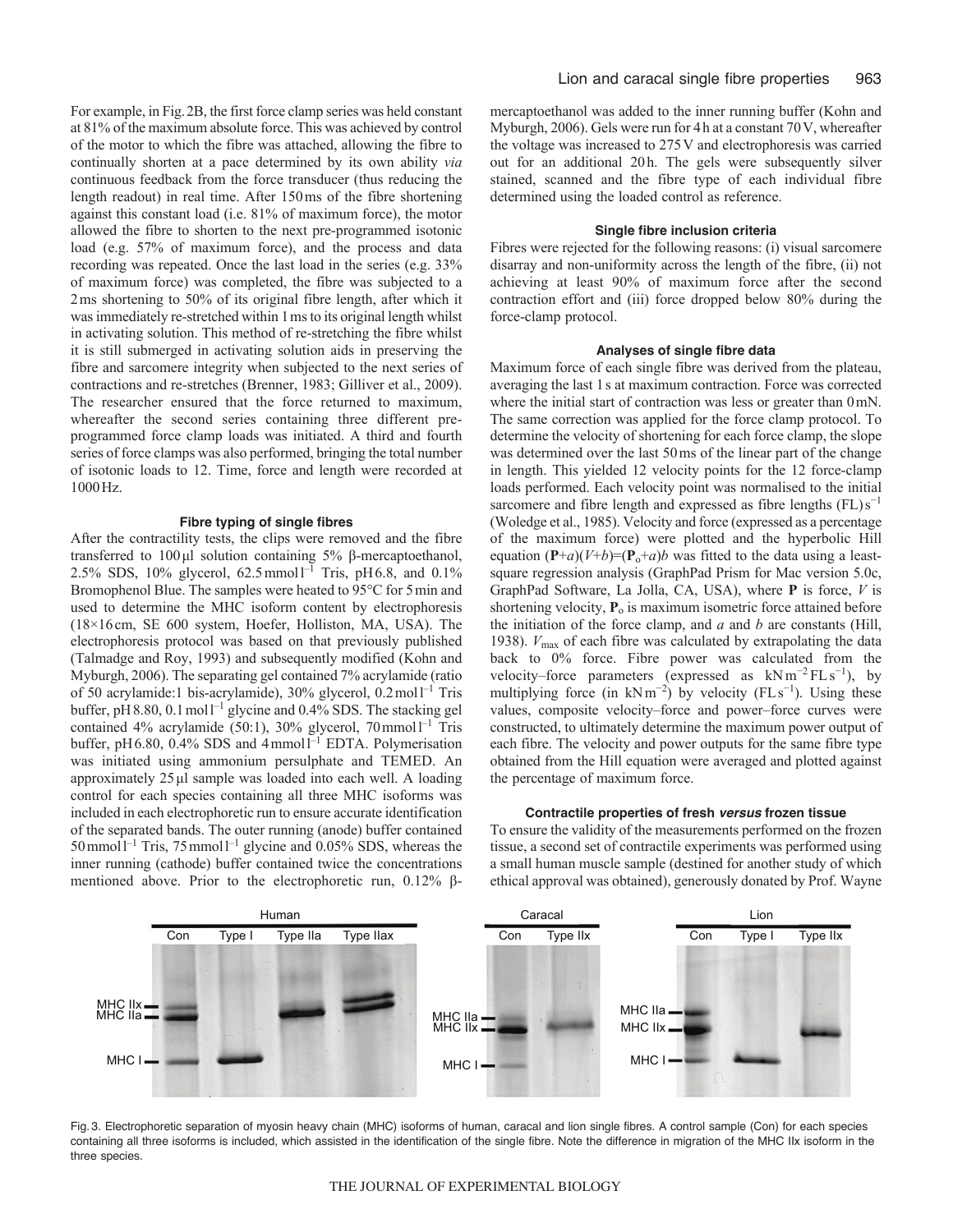|                 | <b>CSA</b><br>$(\mu m^2)$ | Maximum absolute force<br>(mN) | Maximum specific force<br>$(kN m^{-2})$ | $V_{\text{max}}$<br>$(FLs^{-1})$ | Maximum power<br>$(kN m^{-2} FLs^{-1})$ |
|-----------------|---------------------------|--------------------------------|-----------------------------------------|----------------------------------|-----------------------------------------|
| Type IIa        |                           |                                |                                         |                                  |                                         |
| Fresh $(N=21)$  | 7485±366                  | $0.83 + 0.06$                  | $112+7$                                 | $0.85 + 0.07$                    | $5.9 \pm 0.5$                           |
| Frozen $(N=16)$ | 7063±534                  | $0.76 + 0.05$                  | 116±10                                  | $0.89 + 0.09$                    | $7.6 + 1.1$                             |
| Type Ilax       |                           |                                |                                         |                                  |                                         |
| Fresh $(N=9)$   | 5816±551                  | $0.86 + 0.06$                  | $151 + 8$                               | $0.98 + 0.14$                    | $10.4 \pm 1.0$                          |
| Frozen $(N=3)$  | 6458±252                  | $1.10+0.06$                    | $170 + 8$                               | $1.26 \pm 0.08$                  | $19.1 \pm 0.9^*$                        |

Table 2. Comparison of single fibre contractile properties between a fresh and frozen tissue sample obtained from the same human individual

Values are means ± s.e.m.

CSA, cross-sectional area; V<sub>max</sub>, maximum loaded shortening velocity.

\*Significantly different from fresh (*P*<0.05) – see Results for additional explanations.

Derman (University of Cape Town). This sample was divided into two pieces; the first was directly submerged into skinning solution and stored at 4°C (as described under 'Single fibre preparation and experimental protocols', above), whereas the remaining piece was rapidly frozen in liquid nitrogen and stored at −87°C for 2months. This latter piece of frozen tissue was thawed, processed for contractile measurements as described above (Single fibre preparation and experimental protocols) and subjected to the same contractile tests (maximum force, force clamps, etc.). The fibres were typed as described under 'Fibre typing of single fibres', above. The data from this experiment were not included in the comparison of the felids and humans.

#### **Statistical analyses**

Unless otherwise stated, all values are expressed as means  $\pm$  s.e.m. A one-way ANOVA with a Bonferroni correction was applied to determine significant differences between the human groups, as well as between human, caracal and lion data. Whenever fewer than three groups were compared, Student's *t*-test for unpaired data were used. Significance was set at *P*<0.05. Note, only two type I fibres could be found in the lion sample and the data were added to the figures. Similarly, only two type IIx fibres from the caracal were successfully analysed to obtain  $V_{\text{max}}$ ,  $a/P_0$  and maximum power. No statistics were performed on these two fibre types as the fibre numbers were too low. The data were included purely as observations and for interest to the reader.

# **RESULTS Single fibres per fibre type**

Human, lion and caracal MHC I and IIa migrated to a similar distance on SDS-PAGE gels, whereas there was a large difference in size between the three species for MHC IIx, as previously demonstrated (Kohn et al., 2011c) (Fig.3). In humans, the MHC IIx isoform seems larger than its IIa isoform, whereas the IIx isoform of caracal and lion is smaller than the IIa isoform. Additionally, the IIx isoform of lion also seems smaller than the caracal IIx isoform. The migration pattern of the MHC isoforms from the two wild felids was in accordance with previous results using monoclonal antibodies directed against these isoforms (Kohn et al., 2011c).

Based on this separation profile for the three species, the isoform content and its migration for each single fibre was determined. A total of 151 fibres were dissected (89 human, 21 caracal and 41 lion). The samples from the felids were small and only a few viable fibres could be successfully dissected (see Fig.1). Of the 151 fibres, 64 human, 8 caracal and 26 lion fibres were included in the analyses. No pure type IIx fibres were identified in the human samples, whereas no type IIa or IIax fibres were found in the lion and caracal samples. Only two type I lion fibres could be identified and these are included for descriptive purposes. No type I fibres could be identified in the caracal sample.

## **Contractile properties of fresh** *versus* **frozen tissue**

Table2 reports the CSA and contractile properties of fresh *versus* frozen human type IIa (*N*=37) and IIax (*N*=12) single fibres from the same sample. No type I fibre could be identified from this sample. Apart from the maximum power of frozen type IIax fibres being significantly higher than that of fresh muscle, no differences were found between CSA, absolute force, specific force,  $V_{\text{max}}$  and maximum power. The range of values for the type IIa fibres from the frozen sample was also well within the range obtained for the fresh fibres. Frozen type IIax fibres had slightly higher absolute force, specific force and  $V_{\text{max}}$  values (not significantly different).

## **CSA of single fibres from human, caracal and lion**

Fig.4A depicts the CSA of human type I, IIa and IIax fibres, and that of type IIx fibres from caracal and lion (type I fibres of lion are included as observational data). No difference was found between the CSA of the three human single fibre type groups, averaging a fibre size of  $6194\pm230 \mu m^2$  ( $N=64$ ), in accordance with previous results on humans. The two type I fibres identified in the lion sample had a CSA of  $1257 \pm 63 \,\mu m^2$ , five times smaller than the human type I fibres. Lion (*N*=24) and caracal (*N*=8) type IIx fibres were 1.6 and 2.0 times smaller, respectively, than human type IIax fibres.

### **Maximum force of single fibres from human, caracal and lion**

Absolute force (Fig.4B) produced by the human type I fibres (*N*=9) averaged 0.41±0.03mN, whereas absolute force for type IIa (*N*=36) and IIax (*N*=19) fibres was exactly the same (0.76±0.05mN). Corrected for fibre CSA, the three fibre types differed significantly from each other in specific force  $(P<0.01)$ , with type IIax fibres producing the greatest force, followed by type IIa and type I.

Absolute force produced by lion and caracal type IIx fibres *was* lower (*P*<0.05) than that of human type IIax fibres, but once corrected for CSA, the muscle fibres of both wild animal species produced significantly more specific force than human fibres (Fig.4B,C). The two type I fibres produced an absolute force of 0.21±0.02mN and a specific force of  $162 \pm 9.9$  kNm<sup>-2</sup>. Although statistical power is weak (*N*=2 for lion), the specific force of lion type I fibres appeared to be  $\sim$ 2.5-fold greater than their human equivalent.

## *V***max,** *a***/Po and maximum power of human, caracal and lion fibres**

Note that only two type IIx fibres could be analysed to obtain values for  $V_{\text{max}}$ ,  $a/P_0$  and power of caracal fibres; these values are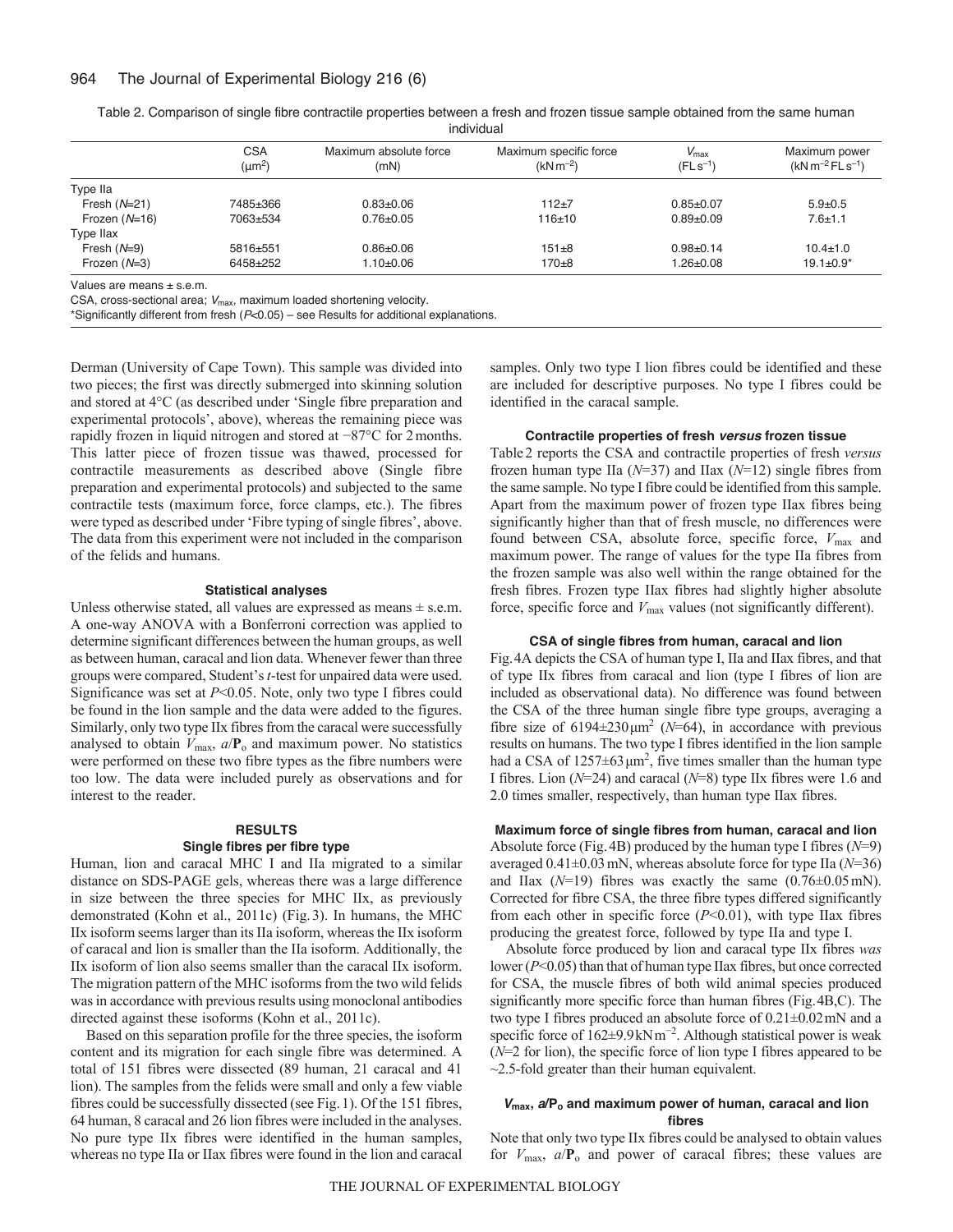

Fig. 4. Contractile properties and muscle morphology of human type IIax and caracal and lion type IIx fibres. Values are means and s.e.m. \*Significantly different from human (*P*<0.05). (A) Cross-sectional area (CSA) of fibres. (B) Maximum absolute force. (C) Maximum specific force. (D) Maximum shortening velocity (*V*max). (E) *a*/**P**<sup>o</sup> ratio (the constant that defines the shape of the force–velocity curve). (F) Maximum power output (FL, fibre length).

included merely for interest.  $V_{\text{max}}$  values for human type I ( $N=9$ ), IIa ( $N=35$ ) and IIax ( $N=19$ ) fibres, and  $V_{\text{max}}$  for type IIx fibres from caracal and lion are presented in Fig.4D. The *V*max of human type I fibres was significantly slower compared with that of their type IIa (4.0 times) and type IIax (4.9 times) fibres, whereas their IIa and IIax fibres appeared to have a similar contraction speed (Fig. 4D, Fig. 5A). *V*max for the two type I lion fibres was 1.81±0.1FLs<sup>−</sup><sup>1</sup> , far greater than that obtained for the human type I fibres. Lion type IIx fibres  $(N=15)$  had a greater  $V_{\text{max}}$  compared with human type IIax fibres (*P*<0.05). Caracal type IIx fibres appeared similar in shortening velocity to lion type IIx fibres (*N*=2, not significant).

The constant that defines the shape of the force–velocity curve  $(a/P<sub>o</sub>)$  was not different between the three human fibre types. In contrast, this value was significantly higher in lion type IIx fibres than in the human type IIax fibres, with a similar observation made for the two type IIx fibres from the caracal sample (Fig.4E). The two lion type I fibres appeared to have the lowest  $a/P_0$  values.

The amount of power each human fibre type could produce increased from type I, to IIa to IIax fibres (*P*<0.01; Fig.4F and Fig.5B). These type IIa and IIax fibres produced 6 times and 11 times more power than type I fibres. Most significantly, the maximum power of lion type IIx fibres was 2.6 times greater than that of human type IIax fibres (with caracal IIx fibres unofficially producing 2.7 times greater power than human type IIax fibres). Maximum power obtained by the two lion type I fibres amounted to  $8.48 \pm 0.92$  kN m<sup>-2</sup> FL s<sup>-1</sup>, which also seems well above the values obtained for the human type I and IIa fibres (not analysed statistically).

From the composite power–force curves (Fig.5B), it was deduced that maximum power was generated between 30% and 50% of maximum force for the wild animals, whereas human type IIax fibres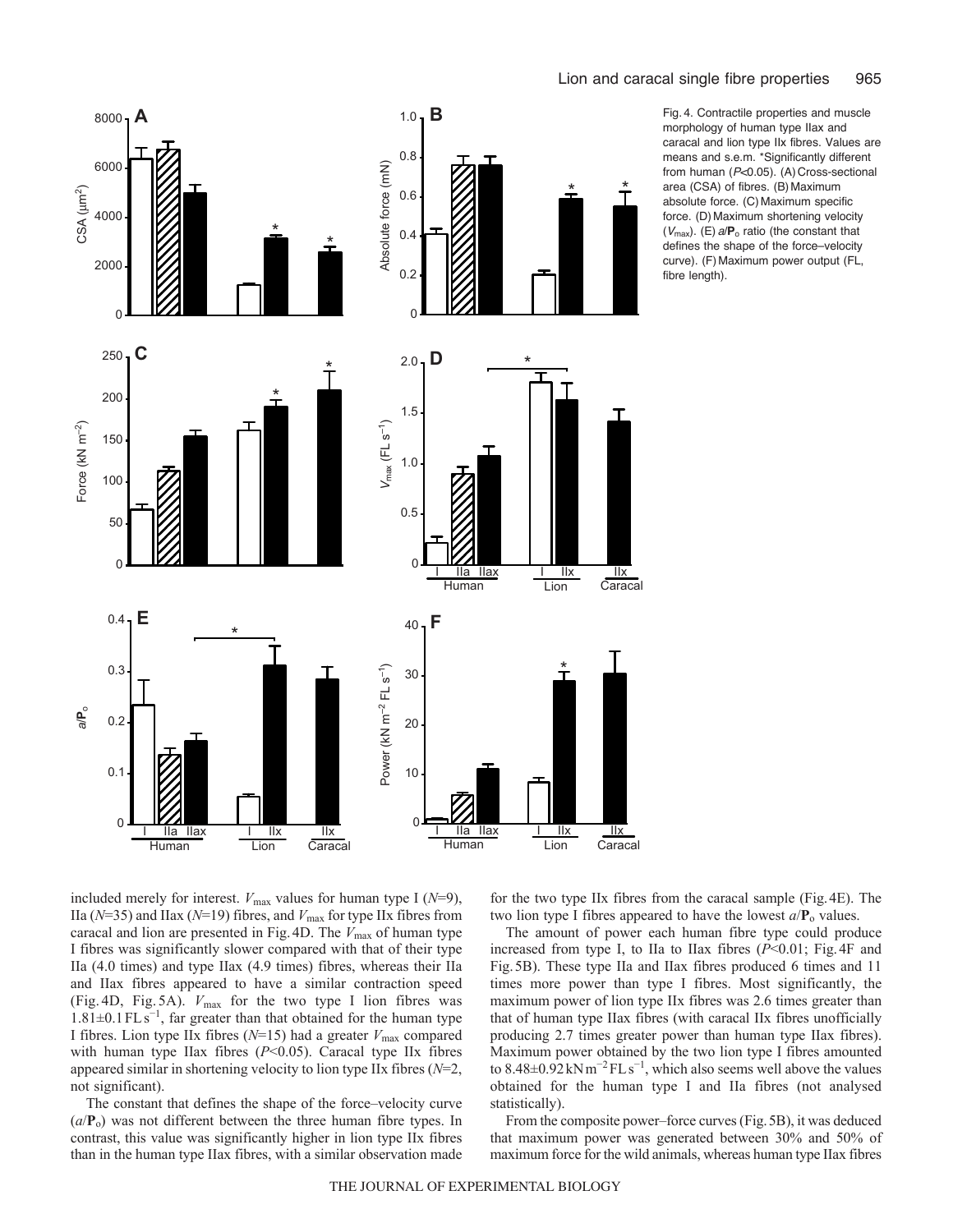



reached their maximum power between 10% and 30% of maximum force.

### **DISCUSSION**

This is the first study to investigate the contractile properties of single muscle fibres from lion and caracal. The main findings were that the type IIx fibres of the felids are able to produce between 1.2 and 1.4 times more force per area, have similar  $V_{\text{max}}$  values, and produce ~3 times more power than human fibres (type IIax and IIx).

## **Integrity of frozen** *versus* **fresh tissue and effect of time delay before preservation on contractile properties of single fibres**

Tissue harvesting from wild animals is difficult as most of the collection is performed in rural areas where proper storage facilities (and even the supply of electricity) are limited. For this reason, we primarily relied on a mobile liquid nitrogen canister that does not require an electricity source, in which samples can be rapidly frozen and stored during the collection process (Kohn et al., 2011a; Kohn et al., 2011c; Curry et al., 2012). However, the primary problem associated with biomechanical experiments on single fibres is the effect of tissue storage. The efficacy of various methods of muscle tissue preservation has previously been tested. These methods include freeze-drying or storing of the tissue in a high sucrose solution (Frontera and Larsson, 1997). Recently, it was shown that muscle tissue rapidly frozen in liquid nitrogen can be successfully used in single fibre contractile experiments (Ottenheijm et al., 2011). As a result of that publication, this approach was implemented in the present study. To confirm that the freezing process did not affect the contractile properties of the fibres, a small sample from human muscle was obtained, split into two and processed (see Materials and methods and Table2). The results were similar to those from the literature for human single fibres at 12°C (Bottinelli et al., 1996; Bottinelli et al., 1999; D'Antona et al., 2006). No difference in contractile properties was found between fresh and frozen type IIa fibres. Interestingly, it seemed that the force and shortening velocities of the frozen type IIax fibres were higher than those of fresh fibres. However, the low fibre number for this group of fibres may have made the average values appear higher, when actually there would be no difference. Thus, it was concluded that freezing muscle tissue in liquid nitrogen and storing it for up to 2months at −87°C did not affect the contractile properties of single fibres.

The opportunity sometimes arises to collect tissue from an exotic animal that has been killed, such as the case for the caracal. While the lion and human samples were frozen immediately postextraction, a few hours passed before the caracal sample could be frozen. However, this was shown to have had no effect on the integrity of the muscle (histologically or enzymatically) in a previous publication (Kohn et al., 2011c). As mentioned, the environmental temperature when the animal was killed up to when samples were harvested could also have served in preserving the tissue. Furthermore, for the present study, the utmost care was taken to ensure that only fibres that were visually unaffected and did not show any disarray in sarcomere spacing were included. Additionally, the contractile properties did not differ between the lion and caracal fibres, indicating that the caracal sample had been well preserved.

## **Comparing the contractile properties of human single fibres with those of lion and caracal**

A major problem in comparing the human single fibre data with those from lion and caracal was the absence of pure type IIx fibres in the human cyclists. By analysing the relative MHC isoform content in the whole muscle sample, we previously reported (Kohn et al., 2011c) that the vastus lateralis muscle of the lion and caracal contains ~17% and 18% type I fibres, 28% and 15% type IIa fibres, and 55% and 68% type IIx fibres, respectively. This technique was shown to accurately reflect the fibre type composition determined from either histological sections or dissection of single fibres (Andersen et al., 1994; Kohn et al., 2007b; Kohn et al., 2011b). The samples from the three human cyclists were also too small to measure relative fibre type distribution, but it is well known that endurance-trained cyclists have large numbers of type I and IIa fibres, occasional hybrid type IIax fibres but very few to no pure type IIx fibres (Saltin and Gollnick, 1983).

This study therefore had to rely on the data obtained from the human hybrid type IIax fibres to compare with the results from the felids. Considering the other fibre types, only two type I and no type IIa fibres were found in the lion sample. The results obtained for these fibres (force, *V*max and power) exceeded all the values obtained for human type I and IIa fibres. Except for their  $V_{\text{max}}$  values, which seemed higher than those of all the human fibres (Fig.4D), the force and power outputs from the lion type I fibres were comparable to those of human type IIax fibres. It is acknowledged that these values should only be viewed as an observation because of the low fibre number (*N*=2), and more research is required to fully understand the results obtained for these type I fibres. Similarly, no type I or IIa fibres could be isolated from the caracal sample. Explanations for this may be that the samples used for the single fibres of both lion and caracal contained very few type I and IIa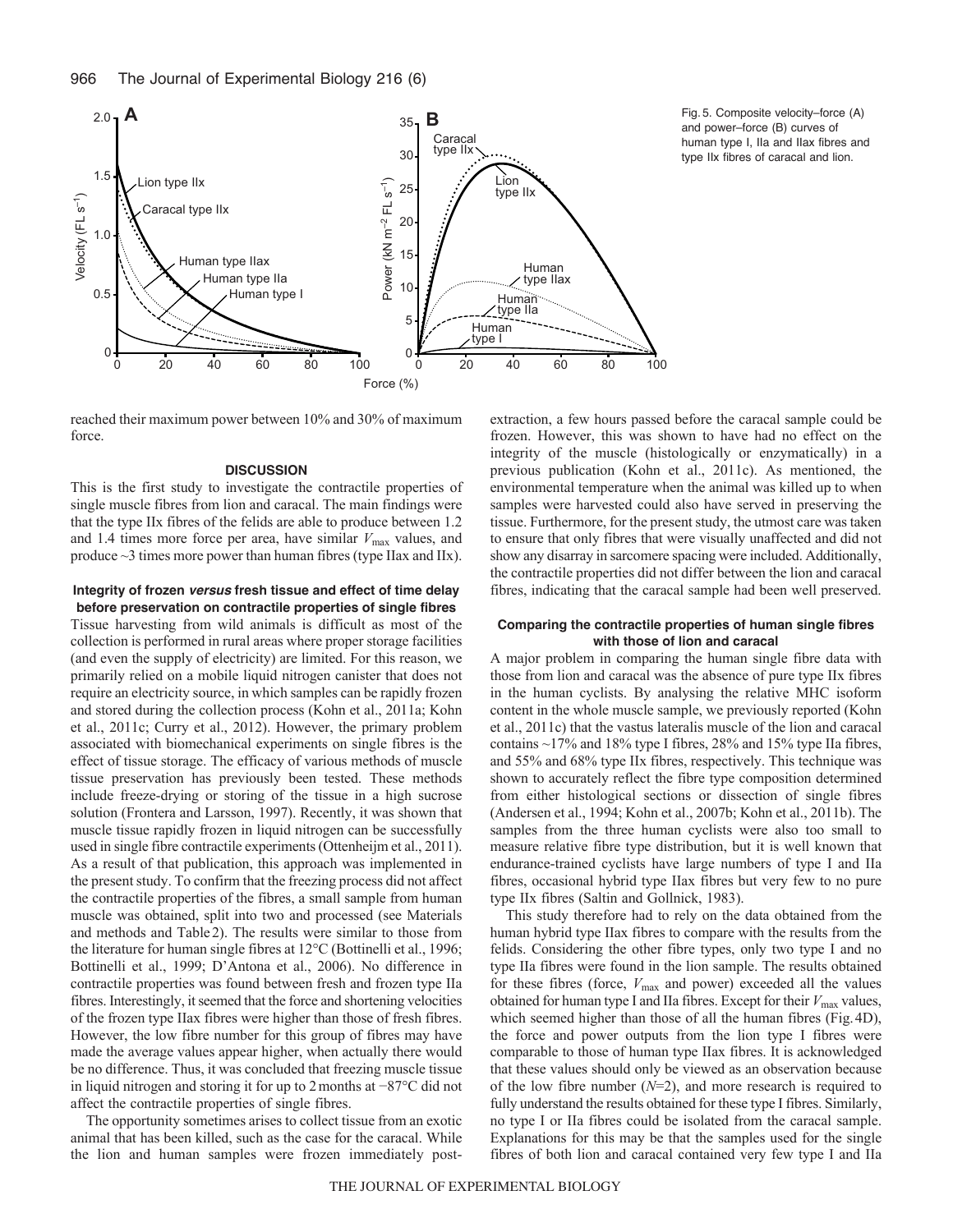The type IIx fibres from both caracal and lion produced less absolute force compared with human type IIax and type IIx fibres from body builders (D'Antona et al., 2006) (Fig.4B). However, the absolute force tended to be the same when compared with type IIx fibres from sedentary human individuals, cats and dogs, although the sedentary humans had larger fibre sizes (Bottinelli et al., 1996; D'Antona et al., 2006; Toniolo et al., 2008).

It is well known that the CSA plays an important role in the maximum capacity of single fibres to produce force; thus, the amount of force generated by a fibre is related to the CSA of the fibre, and not its length (Woledge et al., 1985; Bottinelli, 2001; Krivickas et al., 2011). The highest specific force in human muscle was achieved by the type IIax fibres ( $155\pm8$  kNm<sup>-2</sup>), whereas the lion and caracal type IIx fibres reached values of  $191\pm8$  and  $211\pm22$  kNm<sup>-2</sup>, respectively (Fig.4C). These values were similar to those measured in dog and cat IIx fibres, whereas the absolute force and specific force were lower than those of rat type IIx fibres (Bottinelli et al., 1991; Toniolo et al., 2008). As both absolute force and the CSA of type IIx fibres from cat and dog were similar to those of the lion and caracal, this may suggest a genetic conservation in the MHC IIx isoform functionality. Whether there exists structural homology of this isoform between the four species would require further research.

Type IIx fibre *V*max derived from extrapolation of the force–velocity curves produced values comparable to those in the published literature. Values reported in the literature for rat and human IIx were  $1.45 \pm 0.07$  and  $1.29 \pm 0.11$  FL s<sup>-1</sup>, respectively, and fell well within the range of values obtained for the  $V_{\text{max}}$  values from the present study (Bottinelli et al., 1991; Bottinelli et al., 1996). The literature is clear that the MHC isoform determines the speed of contraction, increasing in velocity from MHC I to IIa to IIx to IIb. The significant difference shown between human type IIax and lion IIx fibres was therefore not surprising, as the former expresses two different isoforms, each of these contributing to the overall velocity of contraction (Fig.4D, Fig.5A). In contrast, the two type I fibres appeared to have *V*max values similar to those of the IIx fibres. This was a finding that did not follow the conventional trend and requires further investigation.

Although the  $V_{\text{max}}$  of lion and caracal was not different from reported values for human and rat IIx values, the maximum power output of the felids was still substantially higher than values in the literature (Bottinelli et al., 1991; Bottinelli et al., 1996). Human type IIax on average produced power of between 4 and  $11 \text{ kNm}^{-2} \text{FLs}^{-1}$ , whereas the values for the felids ranged between 28 and 30kNm<sup>−</sup>2FLs−<sup>1</sup> (Fig.4F, Fig.5B). Thus, this would equate to a threefold higher power output for the felids, suggesting that the specific force produced by the fibres contributed more than shortening velocity  $(V_{\text{max}})$ . Additionally, the felid type IIx fibres had higher  $a/P_0$  values compared with humans, which would suggest that these fibres could sustain a greater force at a particular velocity and, thus, produce more power (Woledge et al., 1985; Gilliver et al., 2009).

In summary, this would therefore imply that the MHC IIx isoform is not similar between the species, or that other factors may play a determining factor. Although the mechanisms are not fully understood, the nature of contributing factors could be qualitative or quantitative. The former would indicate that proteins other than the MHC contribute to the generation of absolute force and the velocity of shortening. The alkali myosin light chains, for example, have been implicated in explaining the differences in shortening velocities within the same fibre type of rats, but not in humans (Bottinelli, 2001). A quantitave factor associated with effects on primarily specific force production is the myosin concentration within a fibre. A number of studies (reviewed by Canepari et al., 2010) have shown that the concentration of myosin within a fibre is also a determining factor of force production. Given the differences in the MHC IIx isoform protein sizes and the small diameters of the felid fibres compared with those of humans, there is no doubt that these factors do indeed influence the overall power production of the fibre, but would require future studies.

In support of the potential functional differences between the MHC IIx isoforms, recent studies (Kohn et al., 2011a; Kohn et al., 2011c) have shown that, although these isoforms still reacted with the MHC IIx specific antibody, there are protein migratory differences on SDS-PAGE gels, suggesting differences in the actual size of the human, black wildebeest, springbok, fallow deer, lion and caracal MHC IIx isoform (Lucas et al., 2000). This would suggest that amino acid sequence differences exist that could potentially influence the functionality of this isoform. Indeed, the antibody used for IIx fibres does show cross-reactivity with type I fibres from caracal and lion, but not human, thus supporting the notion of structural differences in the protein (Kohn et al., 2011a; Kohn et al., 2011c). It also suggests that the felid MHC IIx may indeed be another type of isoform, only showing some similarity to the rat and human type IIx. This would require more research on the functionality of the MHC IIx protein in these different species.

Finally, skeletal muscle is the only tissue that generates locomotion, generating forces and, hence, power to allow animals and humans to travel from point A to point B. It is of course not the only determinant of overall power and performance. Many biomechanical factors falling outside the scope of this study (each contributing to a different degree and related to species) could potentially affect power output and are worth mentioning. These include the mass of the animal, being quadrupedal or bipedal, lever arm angles and length of the limbs (affecting stride length), muscle and tendon lengths, and the ability to store elastic energy, to name but a few (Alexander, 2006; Hudson et al., 2011a; Hudson et al., 2011b).

## **Technicalities: bath temperatures of experiments and normalisation of force**

There are many studies of the contractile function of single muscle fibres performed at a range of temperatures. There are multiple reasons for choosing different temperatures, but primarily they revolve around the stability of the fibres. Bottinelli and colleagues showed that, compared with experiments at higher temperatures, experiments performed at 12°C allowed for more repetitions of maximum activation and stretching of the fibre without disrupting the sarcomeric architecture (Bottinelli et al., 1996). For the present study, experiments were initially performed at 15°C and were successful in terms of performing multiple maximum contractions with force clamps using a single human muscle fibre. However, most fibres from caracal and lion ruptured during the plateau phase of the first or second maximum activation. This might be because the fibres themselves are of small CSA relative to human fibres, but produce relatively more force. We speculate that the sarcolemma and connective tissue surrounding the fibre assist in strengthening the fibre's overall resistance to tear. Performing the experiments at 12°C was more successful, allowing multiple activations and stretches to be performed. Unfortunately, very few laboratories have investigated single fibre contractions at 12°C. Furthermore, it seems that there are no conversion factors to accurately convert values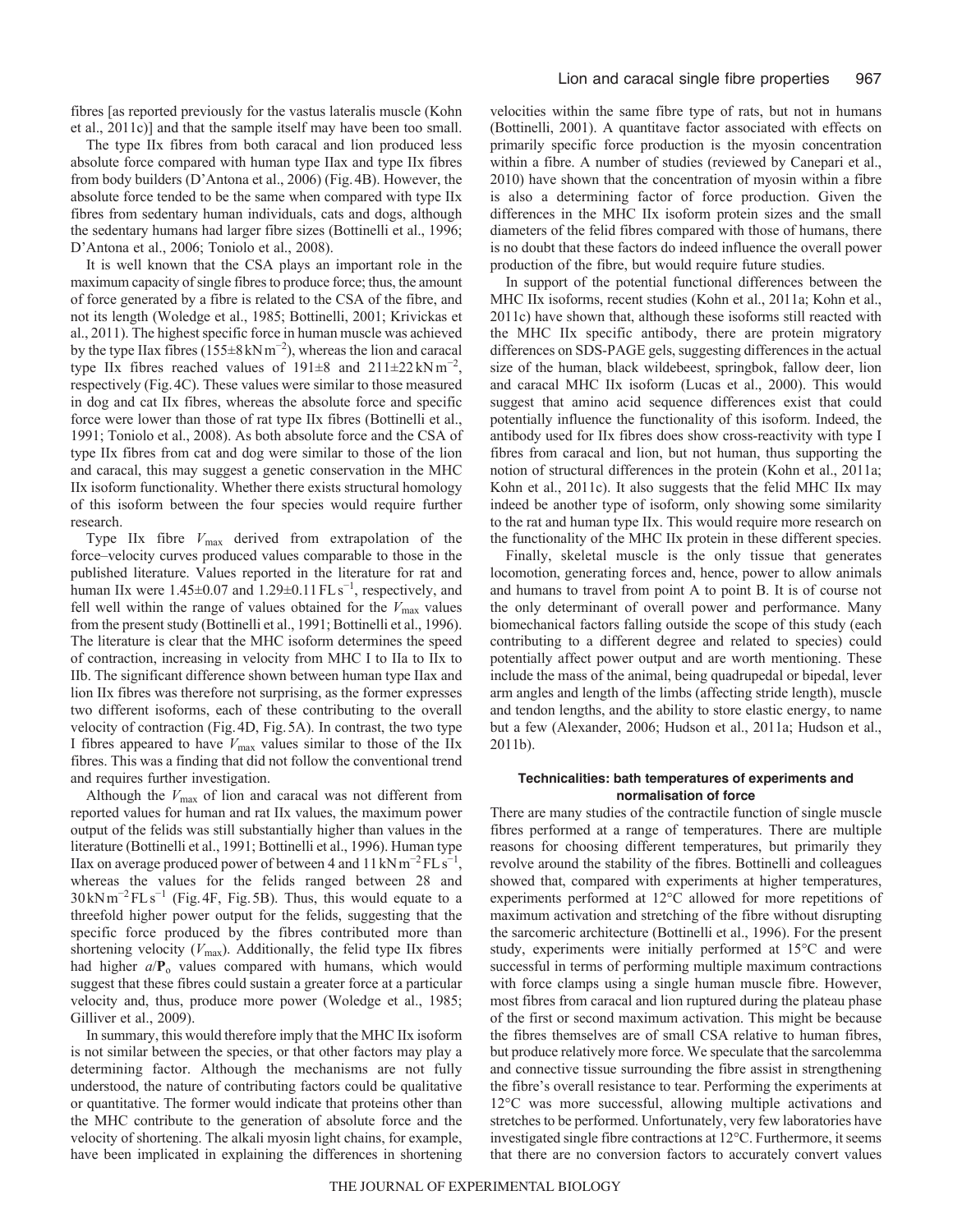obtained at 12°C to higher temperatures. For the present study, this may be even more problematic as different species were compared and each may vary in the response to different temperatures. Nevertheless, at 12°C, maximum activation of fibres and force clamps yielded accurate and reproducible results when compared with data in the literature measured at the same temperature (Bottinelli et al., 1996; Bottinelli et al., 1999).

An important parameter that is currently receiving attention in the literature is the manner in which force is normalised. Most studies, including the present one, normalised force to CSA assuming the fibre being circular, yielding the specific force (Bottinelli et al., 1996; Widrick et al., 1996), whereas others have assumed the fibre to be elliptical in shape (Frontera and Larsson, 1997). The latter requires equipment that can additionally calculate the depth of a fibre, or measuring diameters in two planes, resulting in two values for diameter that could yield a more accurate measure of CSA. Recently, Krivickas and colleagues (Krivickas et al., 2011) proposed normalising force to fibre diameter, as a better relationship was found using this parameter compared with CSA, suggesting a new normalisation method that would allow for values obtained from different laboratories to be more easily compared. However, it requires a separate investigation to determine whether this would be true across species.

The limitations of the present study were the lack of type I and IIa fibres from both felids, and the lack of optimal sarcomere spacing data for the felids. We (Kohn et al., 2011c) clearly showed their presence in histological sections, but during the present investigation they were virtually absent. Therefore, utilising samples obtained from deeper regions known to be of greater fibre type mixture would aid in future investigations. Additionally, because of the small size of the muscle samples from both felids, optimal sarcomere spacing determinations could not be performed and were therefore based on those obtained from cats (range  $\sim$ 2.2 to  $\sim$ 2.6 µm) (Burkholder and Lieber, 2001). Future studies need to determine whether the range used in this study  $(2.4-2.6 \,\mu\text{m})$  for the felids hampered the data presented here. If this range is indeed incorrect, it is hypothesised that the contractile properties would only improve at values outside this chosen range.

## **CONCLUSION**

This is the first study to investigate the contractile properties of single muscle fibres from lion and caracal. Compared with human type IIax fibres, their type IIx fibres were smaller in size, produced more specific force and had greater shortening velocities and power outputs. Therefore, their muscle is well adapted and may partly explain the physical capabilities in their running speed, jumping and strength. Additionally, this study also confirms that frozen tissue can be successfully employed to perform single fibre contractile experiments.

#### **ACKNOWLEDGEMENTS**

We would like to thank Bea, Johan ʻBul' and Neil Schoeman for donating the caracal muscle sample, and their sincere hospitality during the research visit. Drs Richard Burroughs, Marthinus Hartman and Marius Hornsveld (University of Pretoria) are heartily thanked for assisting in the lion muscle dissection and sample preparation. We would also like to thank Dr David Dweck (University of Miami), Prof. Kerry McDonald (University of Missouri) and David Karpul (University of Cape Town) for assisting with the setup of the single fibre instrumentation, calculations and protocol design.

#### **FUNDING**

This study was funded partly by the University of Cape Town/Medical Research Council (UCT/MRC) Research Unit for Exercise Science and Sports Medicine, University of Cape Town Research Committee funding and the National Research Foundation of South Africa (Incentive). T.A.K. is a recipient of the Tim and Marilyn Noakes Sports Science Postdoctoral Fellowship.

#### **REFERENCES**

- **Alexander, R. M.** (2006). *Principles of Animal Locomotion.* Princeton, NJ: Princeton University Press.
- **Andersen, J. L., Klitgaard, H., Bangsbo, J. and Saltin, B.** (1994). Myosin heavy chain isoforms in single fibres from m. vastus lateralis of soccer players: effects of strength-training. *Acta Physiol. Scand.* **150**, 21-26.
- **Bergstrom, J.** (1962). Muscle electrolytes in man. *Scand. J. Clin. Lab. Invest.* **68 Suppl.**, 1-110.
- **Bottinelli, R.** (2001). Functional heterogeneity of mammalian single muscle fibres: do myosin isoforms tell the whole story? *Pflugers Arch.* **443**, 6-17.
- **Bottinelli, R., Schiaffino, S. and Reggiani, C.** (1991). Force–velocity relations and myosin heavy chain isoform compositions of skinned fibres from rat skeletal muscle. *J. Physiol.* **437**, 655-672.
- **Bottinelli, R., Betto, R., Schiaffino, S. and Reggiani, C.** (1994). Unloaded shortening velocity and myosin heavy chain and alkali light chain isoform composition in rat skeletal muscle fibres. *J. Physiol.* **478**, 341-349.
- **Bottinelli, R., Canepari, M., Pellegrino, M. A. and Reggiani, C.** (1996). Force–velocity properties of human skeletal muscle fibres: myosin heavy chain isoform and temperature dependence. *J. Physiol.* **495**, 573-586.
- **Bottinelli, R., Pellegrino, M. A., Canepari, M., Rossi, R. and Reggiani, C.** (1999). Specific contributions of various muscle fibre types to human muscle performance: an in vitro study. *J. Electromyogr. Kinesiol.* **9**, 87-95.
- **Brenner, B.** (1983). Technique for stabilizing the striation pattern in maximally calciumactivated skinned rabbit psoas fibers. *Biophys. J.* **41**, 99-102.

**Burkholder, T. J. and Lieber, R. L.** (2001). Sarcomere length operating range of vertebrate muscles during movement. *J. Exp. Biol.* **204**, 1529-1536.

**Canepari, M., Pellegrino, M. A., D'Antona, G. and Bottinelli, R.** (2010). Skeletal muscle fibre diversity and the underlying mechanisms. *Acta Physiol. (Oxf.)* **199**, 465- 476.

- **Curry, J. W., Hohl, R., Noakes, T. D. and Kohn, T. A.** (2012). High oxidative capacity and type IIx fibre content in springbok and fallow deer skeletal muscle suggest fast sprinters with a resistance to fatigue. *J. Exp. Biol.* **215**, 3997-4005.
- **D'Antona, G., Lanfranconi, F., Pellegrino, M. A., Brocca, L., Adami, R., Rossi, R., Moro, G., Miotti, D., Canepari, M. and Bottinelli, R.** (2006). Skeletal muscle hypertrophy and structure and function of skeletal muscle fibres in male body builders. *J. Physiol.* **570**, 611-627.
- **Dweck, D., Reyes-Alfonso, A., Jr and Potter, J. D.** (2005). Expanding the range of free calcium regulation in biological solutions. *Anal. Biochem.* **347**, 303-315.
- **Essén-Gustavsson, B. and Henriksson, J.** (1984). Enzyme levels in pools of microdissected human muscle fibres of identified type. Adaptive response to exercise. *Acta Physiol. Scand.* **120**, 505-515.
- **Fabiato, A. and Fabiato, F.** (1979). Calculator programs for computing the composition of the solutions containing multiple metals and ligands used for experiments in skinned muscle cells. *J. Physiol. (Paris)* **75**, 463-505.
- **Frontera, W. R. and Larsson, L.** (1997). Contractile studies of single human skeletal muscle fibers: a comparison of different muscles, permeabilization procedures, and storage techniques. *Muscle Nerve* **20**, 948-952.
- **Gilliver, S. F., Degens, H., Rittweger, J., Sargeant, A. J. and Jones, D. A.** (2009). Variation in the determinants of power of chemically skinned human muscle fibres. *Exp. Physiol.* **94**, 1070-1078.
- **Godt, R. E. and Maughan, D. W.** (1977). Swelling of skinned muscle fibers of the frog. Experimental observations. *Biophys. J.* **19**, 103-116.
- **Hill, A. V.** (1938). The heat of shortening and the dynamic constants of muscle. *Proc. R. Soc. Lond. B Biol. Sci.* **126**, 136-195.
- **Hudson, P. E., Corr, S. A., Payne-Davis, R. C., Clancy, S. N., Lane, E. and Wilson, A. M.** (2011a). Functional anatomy of the cheetah (*Acinonyx jubatus*) forelimb. *J. Anat.* **218**, 375-385.
- **Hudson, P. E., Corr, S. A., Payne-Davis, R. C., Clancy, S. N., Lane, E. and Wilson, A. M.** (2011b). Functional anatomy of the cheetah (*Acinonyx jubatus*) hindlimb. *J. Anat.* **218**, 363-374.
- **Hyatt, J. P., Roy, R. R., Rugg, S. and Talmadge, R. J.** (2010). Myosin heavy chain composition of tiger (*Panthera tigris*) and cheetah (*Acinonyx jubatus*) hindlimb muscles. *J. Exp. Zool.* **313A**, 45-57.
- **Kohn, T. A. and Myburgh, K. H.** (2006). Electrophoretic separation of human skeletal muscle myosin heavy chain isoforms: the importance of reducing agents. *J. Physiol. Sci.* **56**, 355-360.
- **Kohn, T. A., Hoffman, L. C. and Myburgh, K. H.** (2007a). Identification of myosin heavy chain isoforms in skeletal muscle of four Southern African wild ruminants. *Comp. Biochem. Physiol.* **148A**, 399-407.
- **Kohn, T. A., Essén-Gustavsson, B. and Myburgh, K. H.** (2007b). Do skeletal muscle phenotypic characteristics of Xhosa and Caucasian endurance runners differ when matched for training and racing distances? *J. Appl. Physiol.* **103**, 932-940.
- **Kohn, T. A., Curry, J. W. and Noakes, T. D.** (2011a). Black wildebeest skeletal muscle exhibits high oxidative capacity and a high proportion of type IIx fibres. *J. Exp. Biol.* **214**, 4041-4047.
- **Kohn, T. A., Essén-Gustavsson, B. and Myburgh, K. H.** (2011b). Specific muscle adaptations in type II fibers after high-intensity interval training of well-trained runners. *Scand. J. Med. Sci. Sports* **21**, 765-772.
- **Kohn, T. A., Burroughs, R., Hartman, M. J. and Noakes, T. D.** (2011c). Fiber type and metabolic characteristics of lion (*Panthera leo*), caracal (*Caracal caracal*) and human skeletal muscle. *Comp. Biochem. Physiol.* **159A**, 125-133.
- **Krivickas, L. S., Dorer, D. J., Ochala, J. and Frontera, W. R.** (2011). Relationship between force and size in human single muscle fibres. *Exp. Physiol.* **96**, 539-547.
- **Lucas, C. A., Kang, L. H. and Hoh, J. F.** (2000). Monospecific antibodies against the three mammalian fast limb myosin heavy chains. *Biochem. Biophys. Res. Commun.* **272**, 303-308.